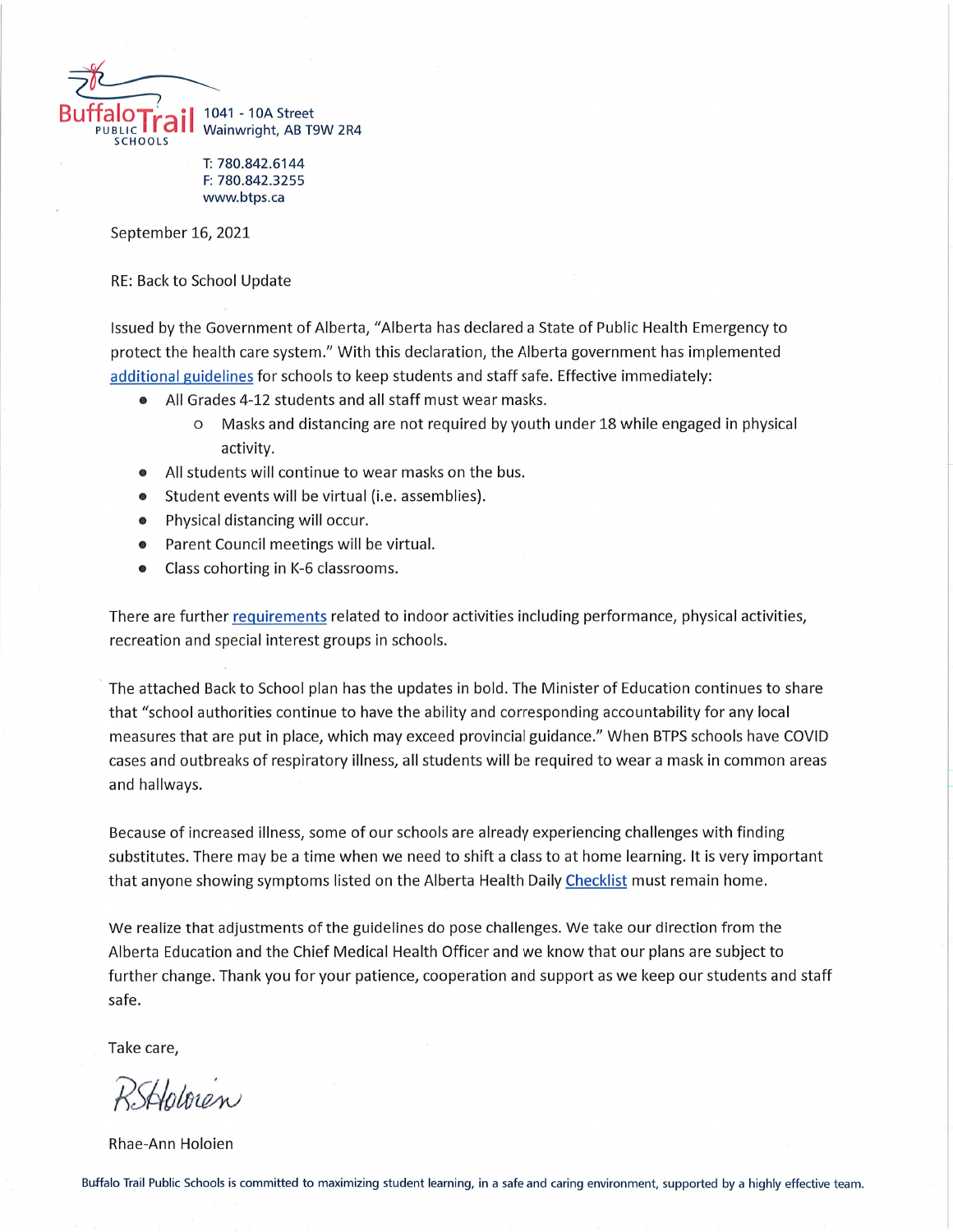

# **Back to School 2021-2022**

**Alberta Education – [Planning for a new school year](https://www.alberta.ca/k-12-learning-during-covid-19.aspx)**

**Updated September 15, 2021 [\(New Provincial Guidelines\)](https://www.alberta.ca/coronavirus-info-for-albertans.aspx)**

### **Table of Contents**

| Government Requirements - Symptoms or testing positive for COVID-19  4 |  |
|------------------------------------------------------------------------|--|
|                                                                        |  |

## <span id="page-1-0"></span>**Health Measures**

| $\mathbf{1}$ . | Daily Screening                     | Parents and caregivers must assess their children daily for symptoms of common cold,<br>influenza, COVID-I9, or other infectious respiratory disease before sending them to<br>school. Anyone showing symptoms listed on the Alberta Health Daily Checklist<br>must remain home.                                                                                                   |
|----------------|-------------------------------------|------------------------------------------------------------------------------------------------------------------------------------------------------------------------------------------------------------------------------------------------------------------------------------------------------------------------------------------------------------------------------------|
| 2.             | Stay Home if Sick                   | Students or staff who have symptoms are required to stay home.<br>AHS provides <i>guidance</i> on isolation and testing if a staff or student has COVID-19<br>symptoms.                                                                                                                                                                                                            |
| 3.             | Handwashing                         | BTPS is providing hand sanitizer at all school entrances and for all classrooms.                                                                                                                                                                                                                                                                                                   |
| $\mathbf{4}$   | Masks                               | All students on a bus must wear a mask as per the provincial health order.<br>Masks are mandated for students in Grades 4-12 and all staff (NEW) as per the<br>new provincial health order.<br>Masks and distancing are not required by youth under 18 while engage in<br>physical activity (NEW).<br>Parents/guardians and visitors must wear masks when they are in the schools. |
| 5.             | Physical Distancing                 | Physical distancing must occur in hallways, washrooms and common areas<br>(NEW) as per the new health order.                                                                                                                                                                                                                                                                       |
| 6.             | Showing symptoms while<br>at school | Staff will need to go home right away. Students will be moved to a school's sickroom,<br>parents/guardians will be called, the student will need to be picked up and taken home. A<br>sick child will not be able to ride a bus.                                                                                                                                                   |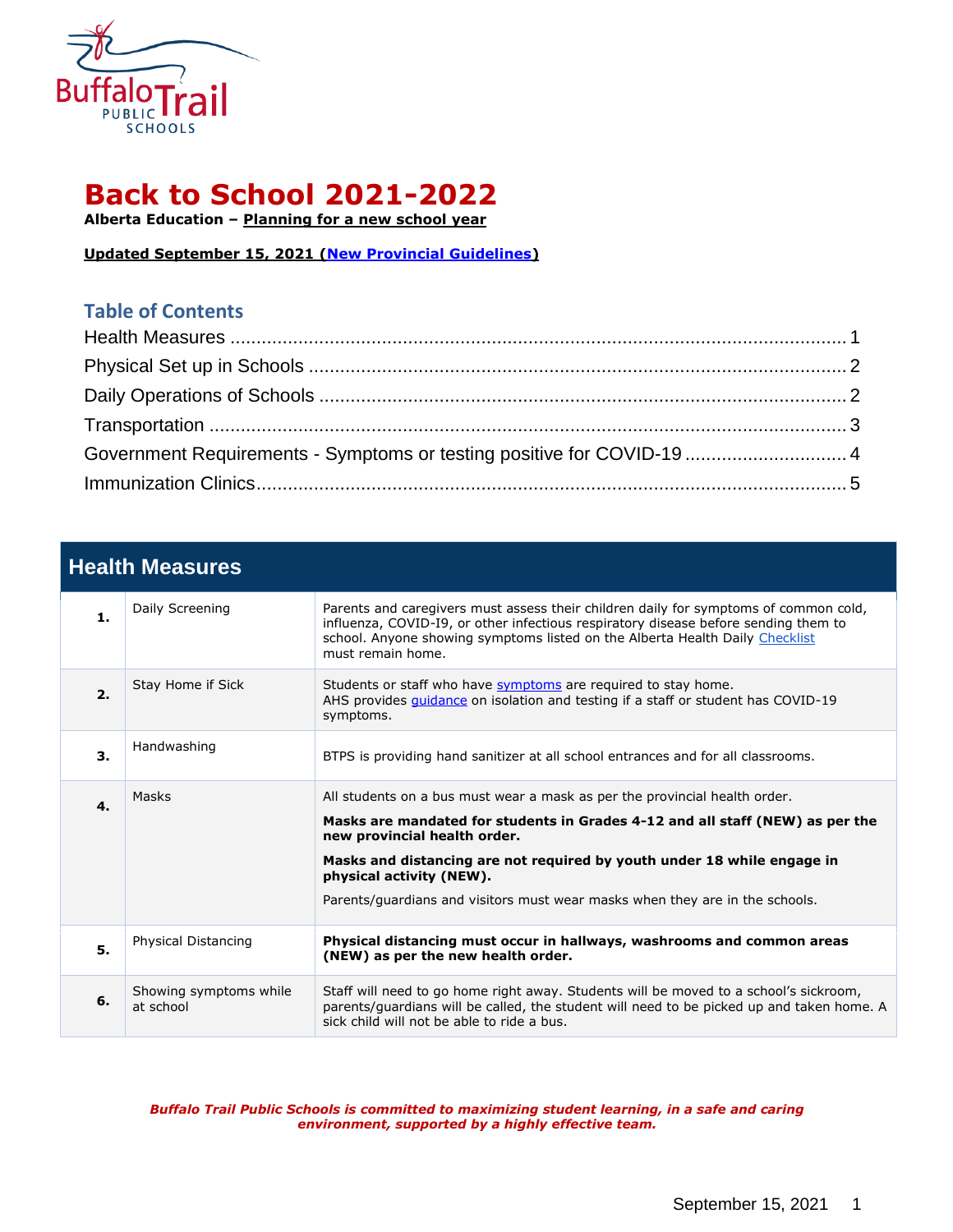

| 7. | Confirmed COVID-19 case<br>at school                               | AHS has indicated that schools will not be informed about individual COVID-19 cases. If<br>we receive notification from AHS about a positive case, we will communicate with the<br>school community. If there is a positive COVID-19 case within a school, masks will be<br>mandatory for all staff and students for 14 days.<br>Anyone with COVID-19 is legally required to isolate for a minimum of 10 days. |
|----|--------------------------------------------------------------------|----------------------------------------------------------------------------------------------------------------------------------------------------------------------------------------------------------------------------------------------------------------------------------------------------------------------------------------------------------------------------------------------------------------|
| 8. | Isolate or quarantine with<br>core symptoms                        | Everyone is legally reguired to isolate for a minimum of 10 days if they have a core<br>symptom or until the symptoms resolve (whichever is longer). Please review the core<br>symptom list.                                                                                                                                                                                                                   |
| 9. | Close contacts or family<br>members of a positive<br>COVID-19 case | If a member of the household has COVID-19, it is mandatory that any staff or student in<br>the same household not attend school as it is a high risk area and if symptoms develop,<br>it is recommended the person must isolate and get tested.                                                                                                                                                                |

<span id="page-2-0"></span>

| <b>Physical Set up in Schools</b> |                     |                                                                                                                                                                                                                             |
|-----------------------------------|---------------------|-----------------------------------------------------------------------------------------------------------------------------------------------------------------------------------------------------------------------------|
| 1.                                | Cohorts             | Elementary students will be cohorted for classes and breaks (NEW).                                                                                                                                                          |
| 2.                                | Lockers             | Students will be able to use lockers provided to them at the school.                                                                                                                                                        |
| З.                                | Cleaning            | We are providing:<br>Enhanced cleaning of high touch areas throughout the day.<br>Enhanced cleaning of ventilation systems.<br>$\bullet$                                                                                    |
| $\mathbf 4$                       | Physical Distancing | Wherever possible, the division will promote physical distancing in hallways, washrooms<br>and common areas. This may mean that there is reduced seating in common areas and<br>breaks may be staggered throughout the day. |
| 5.                                | Common Areas        | Seating may be reduced. Schools will have procedures for physical distancing.                                                                                                                                               |

<span id="page-2-1"></span>

| <b>Daily Operations of Schools</b> |                 |                                                                                                                                                                                                                                     |
|------------------------------------|-----------------|-------------------------------------------------------------------------------------------------------------------------------------------------------------------------------------------------------------------------------------|
|                                    | <b>Visitors</b> | Visitors to our schools will be limited (NEW).                                                                                                                                                                                      |
|                                    |                 | All visitors to the school must wear a mask, use proper hand hygiene upon entering, and<br>complete the BTPS daily screening app. Visitors, students or staff who feel ill or have<br>symptoms of COVID-19 cannot enter the school. |
|                                    |                 | Visitors for extra-curricular must physical distance, and capacity is limited to<br>1/3 capacity (NEW) as per the new health order.                                                                                                 |
| 2.                                 | Outbreaks       | AHS will continue to support schools if there is an outbreak of respiratory illnesses.                                                                                                                                              |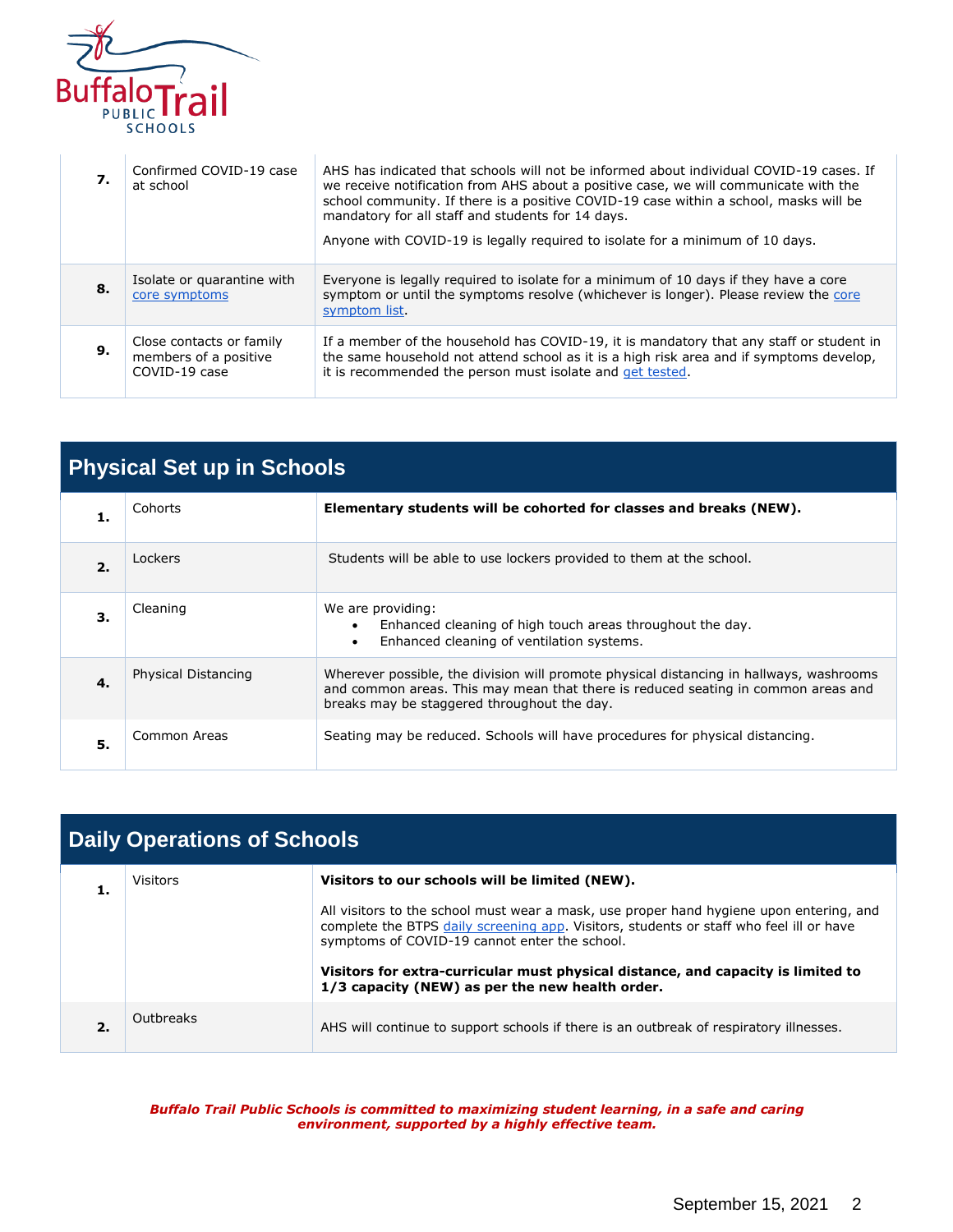

| 3.  | School activities                  | Schools will be working with their staff to ensure that students are not in large gathering<br>and student activities will be virtual (NEW) (ie. assemblies).                                                                                                                                                                                                                                                                                                                                                                                                                                   |
|-----|------------------------------------|-------------------------------------------------------------------------------------------------------------------------------------------------------------------------------------------------------------------------------------------------------------------------------------------------------------------------------------------------------------------------------------------------------------------------------------------------------------------------------------------------------------------------------------------------------------------------------------------------|
| 4.  | Staggered Start                    | Schools may choose to have a staggered start schedule for half of the students to attend<br>on September 1 and half on September 2. Watch for information from your student's<br>school.                                                                                                                                                                                                                                                                                                                                                                                                        |
| 5.  | <b>Water Fountains</b>             | Water fountains will continue to operate. Students are encouraged to bring and fill water<br>bottles.<br>Water fountains will be cleaned throughout the day.                                                                                                                                                                                                                                                                                                                                                                                                                                    |
| 6.  | Shared equipment                   | Students will use and store their own personal school supplies. Schools will minimize<br>shared equipment, textbooks and materials. Materials that are shared will be cleaned<br>after use.                                                                                                                                                                                                                                                                                                                                                                                                     |
| 7.  | School libraries                   | Schools will cohort or schedule students to use the library at specific times. Spaces will<br>be cleaned throughout the day.                                                                                                                                                                                                                                                                                                                                                                                                                                                                    |
| 9.  | <b>School Nutrition Programs</b>   | Schools will be able to work within the safety guidelines and protocols to maintain their<br>nutrition programs.                                                                                                                                                                                                                                                                                                                                                                                                                                                                                |
| 10. | Assemblies                         | School wide events, assemblies and performances will be virtual as we begin the year.                                                                                                                                                                                                                                                                                                                                                                                                                                                                                                           |
| 11. | <b>Extra-curricular Activities</b> | Indoor sports, fitness, recreation, and performance activities are permitted in<br>schools, with requirements to maintain 2 metre physical distancing where<br>possible.<br>Masks and distancing are not required by youth under 18 while engaged<br>in physical activity (NEW).<br>See Guidelines.                                                                                                                                                                                                                                                                                             |
| 12. | <b>Field Trips</b>                 | As much as possible, to start the year, schools are encouraged to participate in virtual<br>field trips.<br>Day trips may be approved ensuring all safety protocols are followed, physical distancing,<br>and masking requirements. Masks may be required at indoor locations.<br>Overnight trips are not permitted at this time.<br>Parents/guardians are not able to drive students who do not live in their household to<br>field trips or extra-curricular events.<br>Spectators are limited as per the new health order on September 15, 2021 and<br>physical distancing must occur (NEW). |

<span id="page-3-0"></span>

| Transportation |       |                                                                                                |
|----------------|-------|------------------------------------------------------------------------------------------------|
|                | Masks | Masks are required on school buses. Students will not be allowed on the bus without a<br>mask. |
|                |       | Grades 4-12 students and all staff must wear masks (NEW) as per the new<br>health order.       |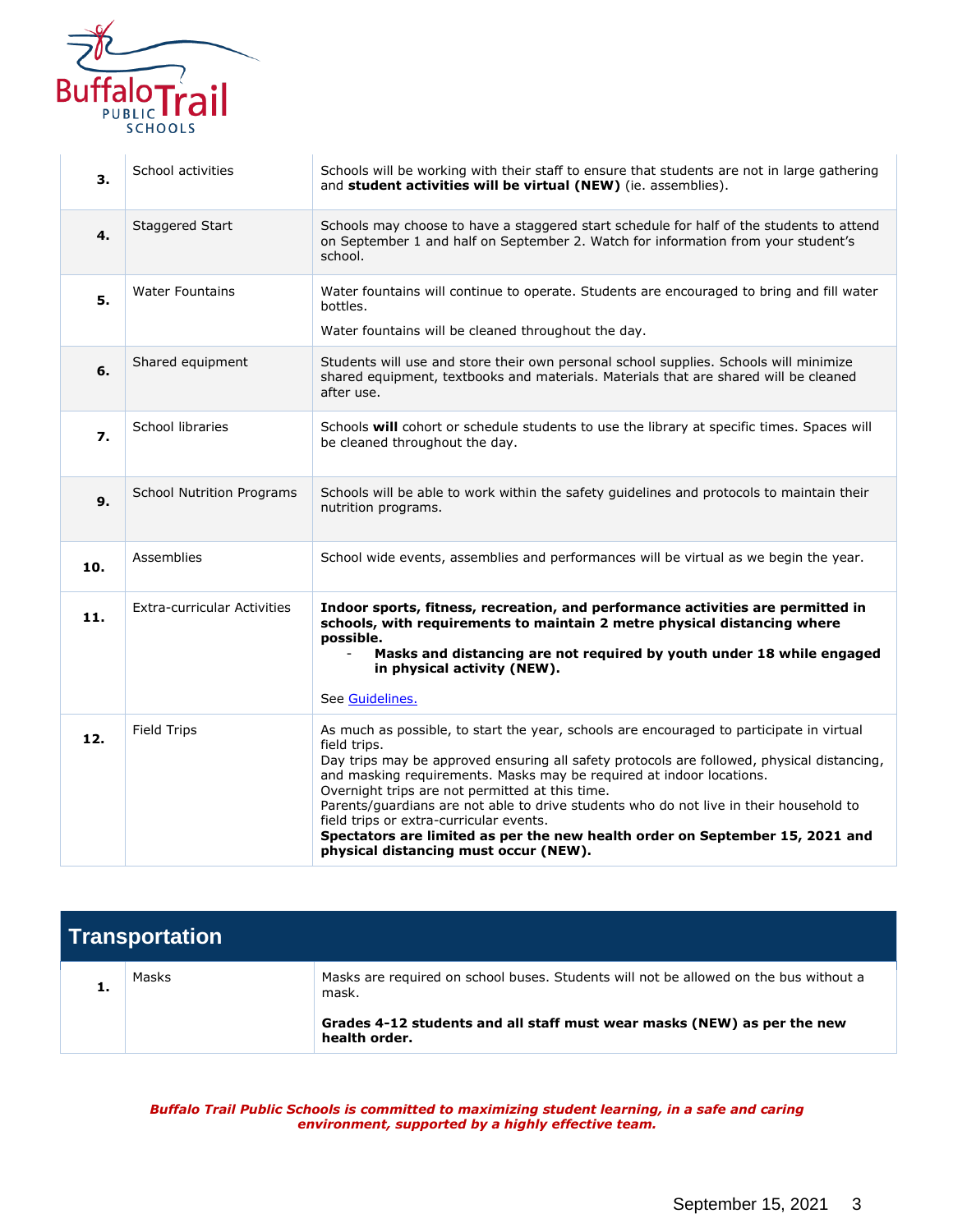

| 2. | Seating Plans         | There will be a seating plan on the bus, but it will not need to be the first on loads at the<br>back. |
|----|-----------------------|--------------------------------------------------------------------------------------------------------|
| З. | Cleaning              | Busses will be cleaned after each bus run.                                                             |
| 4. | Pick up of students   | Where possible, students will practice physical distancing (NEW) as per the new<br>health order.       |
| 5. | <b>AHS Guidelines</b> | The government's quidance for school busses is here.                                                   |

<span id="page-4-0"></span>

| <b>Government Requirements - Symptoms or testing positive for COVID-19</b> |                                                                                                                                                                                                                                                                                                                                                                                                                                                                                                                                                                                                                                                                                                                                                                                                                                                                                                                                    |  |
|----------------------------------------------------------------------------|------------------------------------------------------------------------------------------------------------------------------------------------------------------------------------------------------------------------------------------------------------------------------------------------------------------------------------------------------------------------------------------------------------------------------------------------------------------------------------------------------------------------------------------------------------------------------------------------------------------------------------------------------------------------------------------------------------------------------------------------------------------------------------------------------------------------------------------------------------------------------------------------------------------------------------|--|
| I have symptoms and I test<br>positive                                     | Isolate for 10 days, and asked to contact their own close contacts.<br>٠<br>Stay home until symptoms have resolved<br>Anyone with COVID needs to contact their own close contacts.<br>$\bullet$                                                                                                                                                                                                                                                                                                                                                                                                                                                                                                                                                                                                                                                                                                                                    |  |
| I have symptoms and I test<br>negative                                     | Stay home until symptoms have resolved<br>$\bullet$                                                                                                                                                                                                                                                                                                                                                                                                                                                                                                                                                                                                                                                                                                                                                                                                                                                                                |  |
| I am a student who has not<br>been tested                                  | 1. If you are a student and your symptoms include fever, cough, shortness of<br>breath or loss of sense of taste/smell, isolate:<br>• for at least 10 days or until symptoms have improved, and<br>• until you have no fever for 24 hours, without using fever-reducing medications<br>whichever is longer<br>2. A student may have other symptoms (such as chills, sore throat/painful<br>swallowing, runny nose/congestion, feeling unwell/fatigued,<br>nausea/vomiting/diarrhea, unexplained loss of appetite, muscle/joint aches,<br>headache or conjunctivitis).<br>a) If you have one of these other symptoms:<br>• stay home and monitor for 24 hours. If your symptom improves, return to<br>school when you feel well enough. (Testing is not necessary).<br>b) If you have two symptoms or one symptom that persists or worsens:<br>• stay home until symptom(s) are gone.<br>(Testing is recommended but not required). |  |
| I am an adult who has not<br>been tested                                   | If you are an adult and symptoms include fever, cough, shortness of breath, sore throat<br>or runny nose, isolate:<br>for at least 10 days or until symptoms have improved, and<br>$\bullet$<br>until you have no fever for 24 hours, without using fever-reducing medications<br>$\bullet$<br>whichever is longer.<br>Adults who have other symptoms should:<br>• stay home until symptoms are gone.                                                                                                                                                                                                                                                                                                                                                                                                                                                                                                                              |  |
| I do not have symptoms<br>and have a positive test<br>result               | Isolate for at least 10 days from the date that you were tested (when the sample was<br>collected).                                                                                                                                                                                                                                                                                                                                                                                                                                                                                                                                                                                                                                                                                                                                                                                                                                |  |